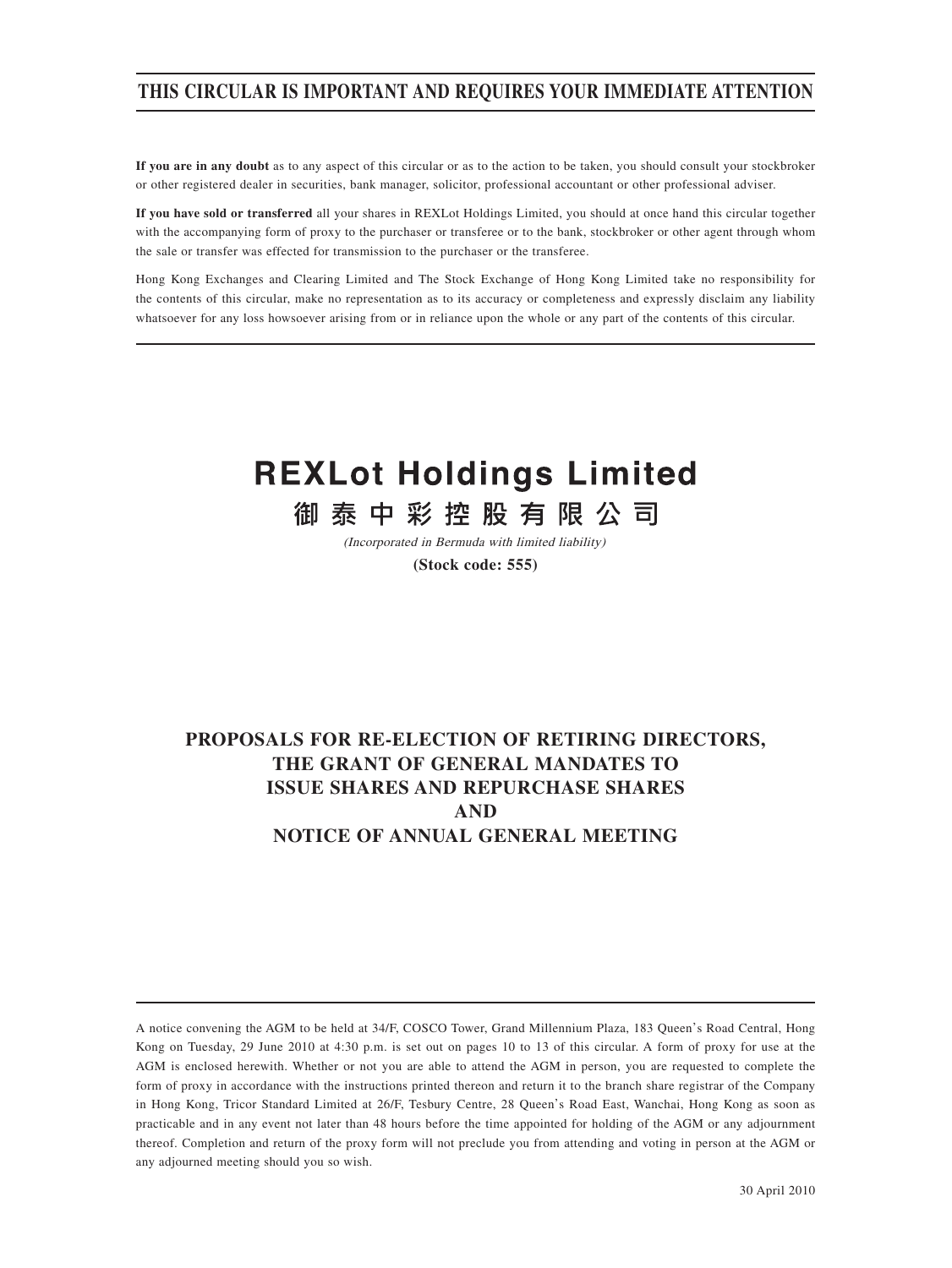## **DEFINITIONS**

In this circular, unless the context otherwise requires, the following expressions shall have the following meanings:

| "AGM"                     | the annual general meeting of the Company to be held at 34/F,<br>COSCO Tower, Grand Millennium Plaza, 183 Queen's Road<br>Central, Hong Kong on Tuesday, 29 June 2010 at 4:30 p.m.                                                                                                                                                                                           |
|---------------------------|------------------------------------------------------------------------------------------------------------------------------------------------------------------------------------------------------------------------------------------------------------------------------------------------------------------------------------------------------------------------------|
| "Board"                   | the board of Directors                                                                                                                                                                                                                                                                                                                                                       |
| "Bye-laws"                | the bye-laws of the Company                                                                                                                                                                                                                                                                                                                                                  |
| "Company"                 | REXLot Holdings Limited, an exempted company incorporated<br>in Bermuda with limited liability and the securities of which are<br>listed on the Stock Exchange                                                                                                                                                                                                               |
| "Directors"               | the directors of the Company                                                                                                                                                                                                                                                                                                                                                 |
| "Group"                   | the Company, its subsidiaries and jointly controlled entities                                                                                                                                                                                                                                                                                                                |
| "Hong Kong"               | the Hong Kong Special Administrative Region of the People's<br>Republic of China                                                                                                                                                                                                                                                                                             |
| "Latest Practicable Date" | 28 April 2010, being the latest practicable date prior to the<br>printing of this circular for ascertaining certain information in this<br>circular                                                                                                                                                                                                                          |
| "Listing Rules"           | the Rules Governing the Listing of Securities on the Stock<br>Exchange                                                                                                                                                                                                                                                                                                       |
| "Repurchase Mandate"      | a general mandate proposed to be granted to the Directors to<br>exercise all the powers of the Company to repurchase Shares<br>listed on the Stock Exchange with an aggregate nominal amount<br>not exceeding 10% of the aggregate nominal amount of the share<br>capital of the Company in issue as at the date of passing the<br>relevant resolution to grant such mandate |
| "SFO"                     | the Securities and Futures Ordinance (Chapter 571 of the Laws of<br>Hong Kong)                                                                                                                                                                                                                                                                                               |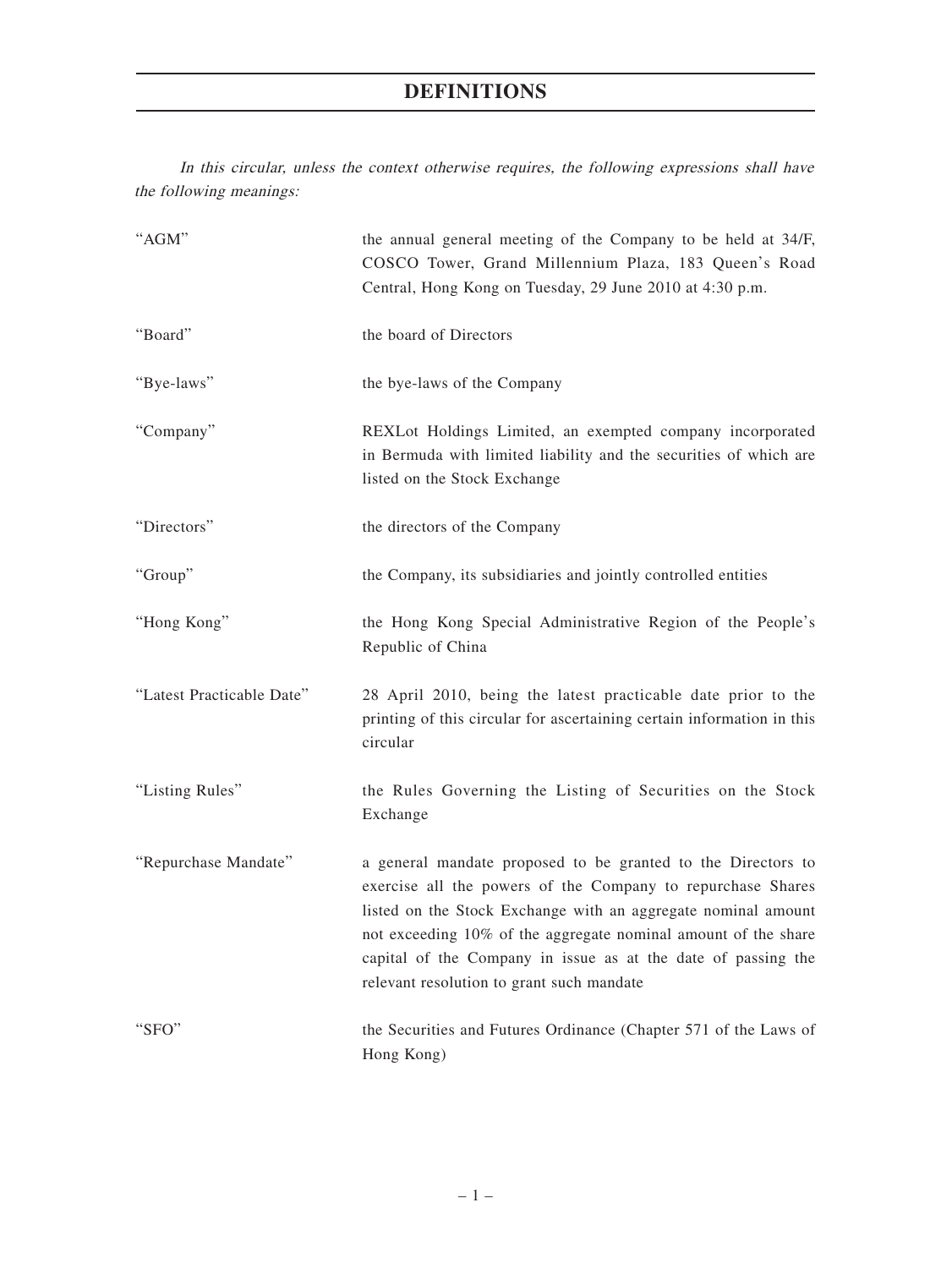## **DEFINITIONS**

| "Shares"         | share(s) of $HK$0.01$ each in the capital of the Company |
|------------------|----------------------------------------------------------|
| "Shareholders"   | holders of the Shares                                    |
| "Stock Exchange" | The Stock Exchange of Hong Kong Limited                  |
| "Takeovers Code" | Hong Kong Code on Takeovers and Mergers                  |
| "HK\$"           | Hong Kong dollars                                        |
| $``\%"$          | per cent                                                 |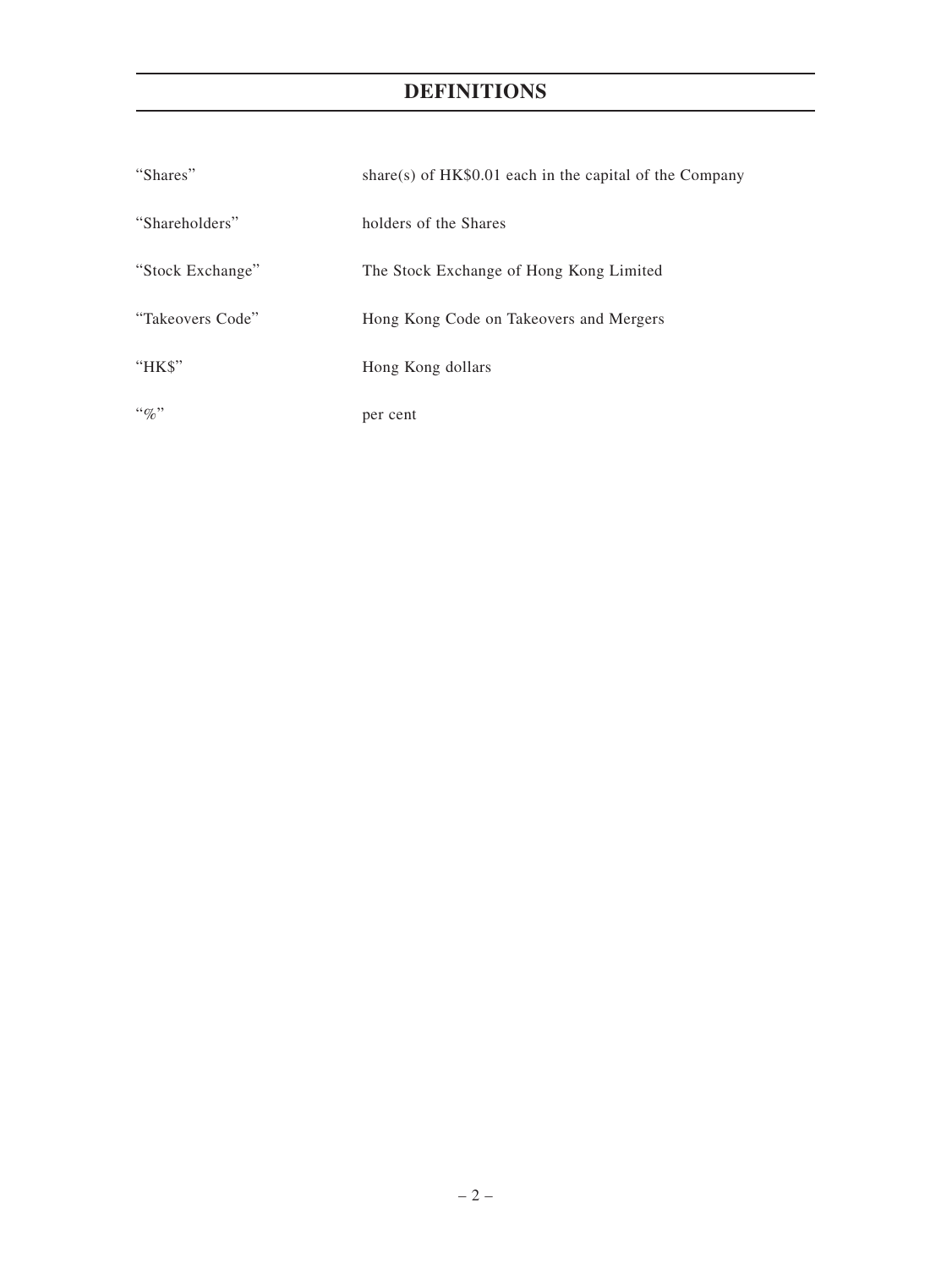#### **LETTER FROM THE BOARD**

## **REXLot Holdings Limited** 御泰中彩控股有限公司

(Incorporated in Bermuda with limited liability) **(Stock code: 555)**

Executive Directors: Chan How Chung, Victor Boo Chun Lon

Independent non-executive Directors: Yuen Wai Ho Chow Siu Ngor Lee Ka Lun

Registered Office: Canon's Court 22 Victoria Street Hamilton HM12 Bermuda

Head Office and Principal Place of Business in Hong Kong: Suite 3401, 34/F, COSCO Tower Grand Millennium Plaza 183 Queen's Road Central Hong Kong

30 April 2010

To the Shareholders and, for information only, holders of the options of the Company

Dear Sir/Madam,

#### **PROPOSALS FOR RE-ELECTION OF RETIRING DIRECTORS, THE GRANT OF GENERAL MANDATES TO ISSUE SHARES AND REPURCHASE SHARES AND NOTICE OF ANNUAL GENERAL MEETING**

#### **INTRODUCTION**

The purpose of this circular is to provide Shareholders with information regarding the following resolutions to be proposed at the AGM in order to enable Shareholders to make informed decisions on whether to vote for or against the resolutions.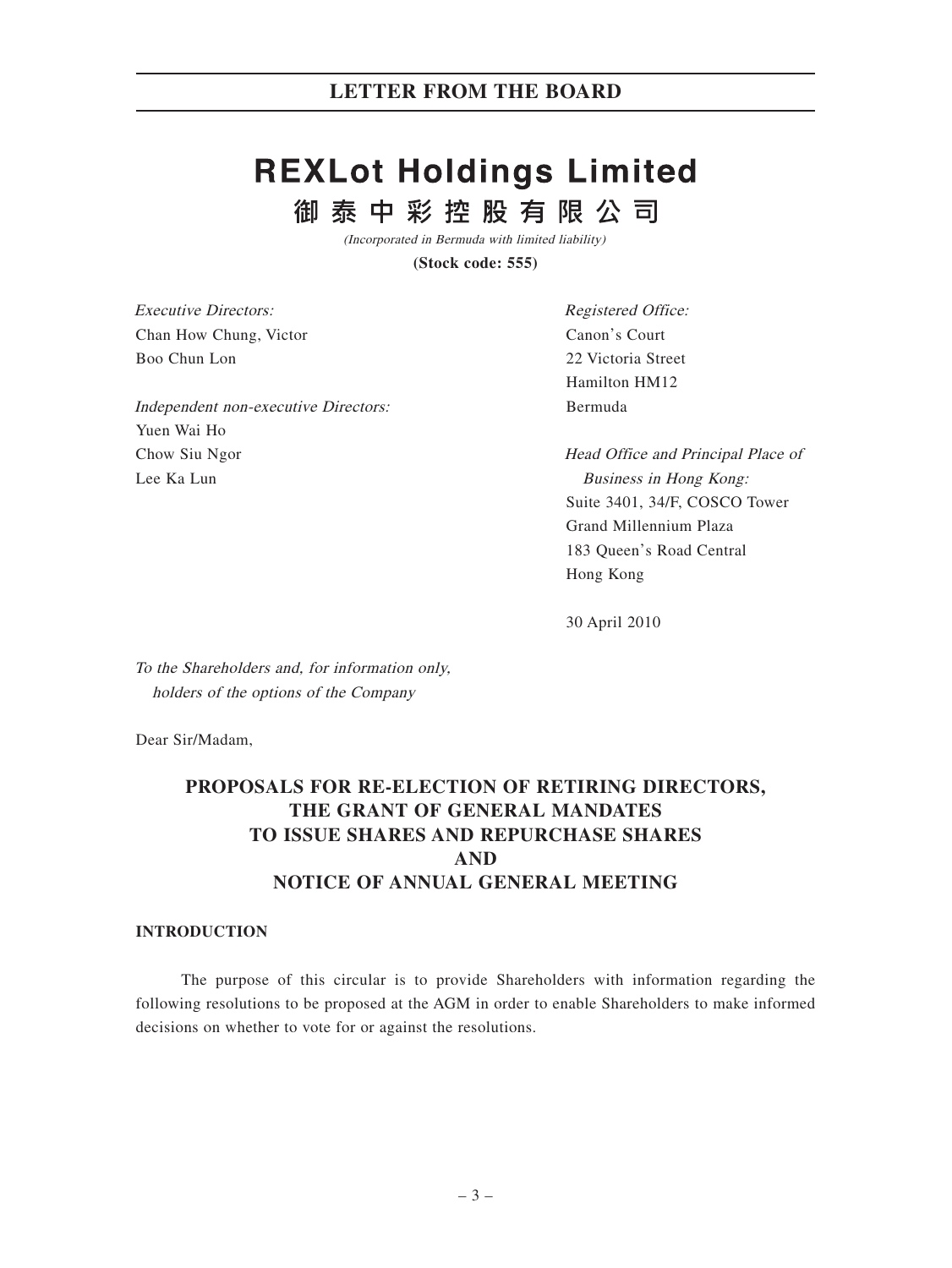The resolutions include (i) re-election of Directors; (ii) granting to the Directors the Repurchase Mandate; and (iii) granting to the Directors a general and unconditional mandate (a) to issue further Shares representing up to 20% of the aggregate nominal amount of the issued share capital of the Company as at the date of passing of the resolution; and (b) to issue Shares not exceeding the aggregate nominal amount of the share capital so repurchased pursuant to the Repurchase Mandate.

#### **RE-ELECTION OF DIRECTORS**

At the AGM, a resolution will also be proposed to re-elect Directors. In accordance with Bye-law 99, Messrs. Chan How Chung, Victor and Chow Siu Ngor shall retire at the AGM and, being eligible, offer themselves for re-election. Details of the Directors who are proposed to be re-elected at the AGM are set out as follows:

Mr. Chan How Chung, Victor, aged 49, was appointed as an executive Director on 4 July 2002. Mr. Chan is responsible for the strategic development and overall operations of the Group. He holds a LLB degree and is a professionally qualified accountant. He has over 25 years of experience in corporate restructurings and reorganizations, mergers and acquisitions, primary and secondary capital raisings, wealth management and corporate finance. Mr. Chan has a 100% shareholding interest in Kingly Profits Corporation ("Kingly"), a substantial shareholder of the Company, and he is also a director of Kingly. Save as disclosed above, Mr. Chan is not connected with any Directors or senior management of the Company. Currently Mr. Chan is entitled to emoluments of HK\$3,600,000 per annum. As at the Latest Practicable Date, within the meaning of Part XV of the SFO, Mr. Chan was interested in 1,198,805,635 Shares, representing approximately 15.58% of the total issued share capital of the Company.

Mr. Chow Siu Ngor, aged 54, was appointed as an independent non-executive Director on 14 October 2004. Mr. Chow is a practicing solicitor in Hong Kong. He graduated from the Chinese University of Hong Kong in 1981 with an honors degree in Social Science. He then obtained an honors degree in Laws from the University of Birmingham in England in 1987. Mr. Chow was admitted as a solicitor of the Supreme Court of Hong Kong in 1990 and has been in private practice since then. Currently, Mr. Chow is a Partner of King & Wood, Solicitors. Mr. Chow also serves as an independent non-executive director of CCT Tech International Limited and a non-executive director of China Gamma Group Limited, both are listed companies in Hong Kong. Currently Mr. Chow is entitled to receive an annual director's fee of HK\$120,000. Mr. Chow is not connected with any Directors, senior management or substantial or controlling shareholders of the Company, and he does not have any interests in shares of the Company within the meaning of Part XV of the SFO.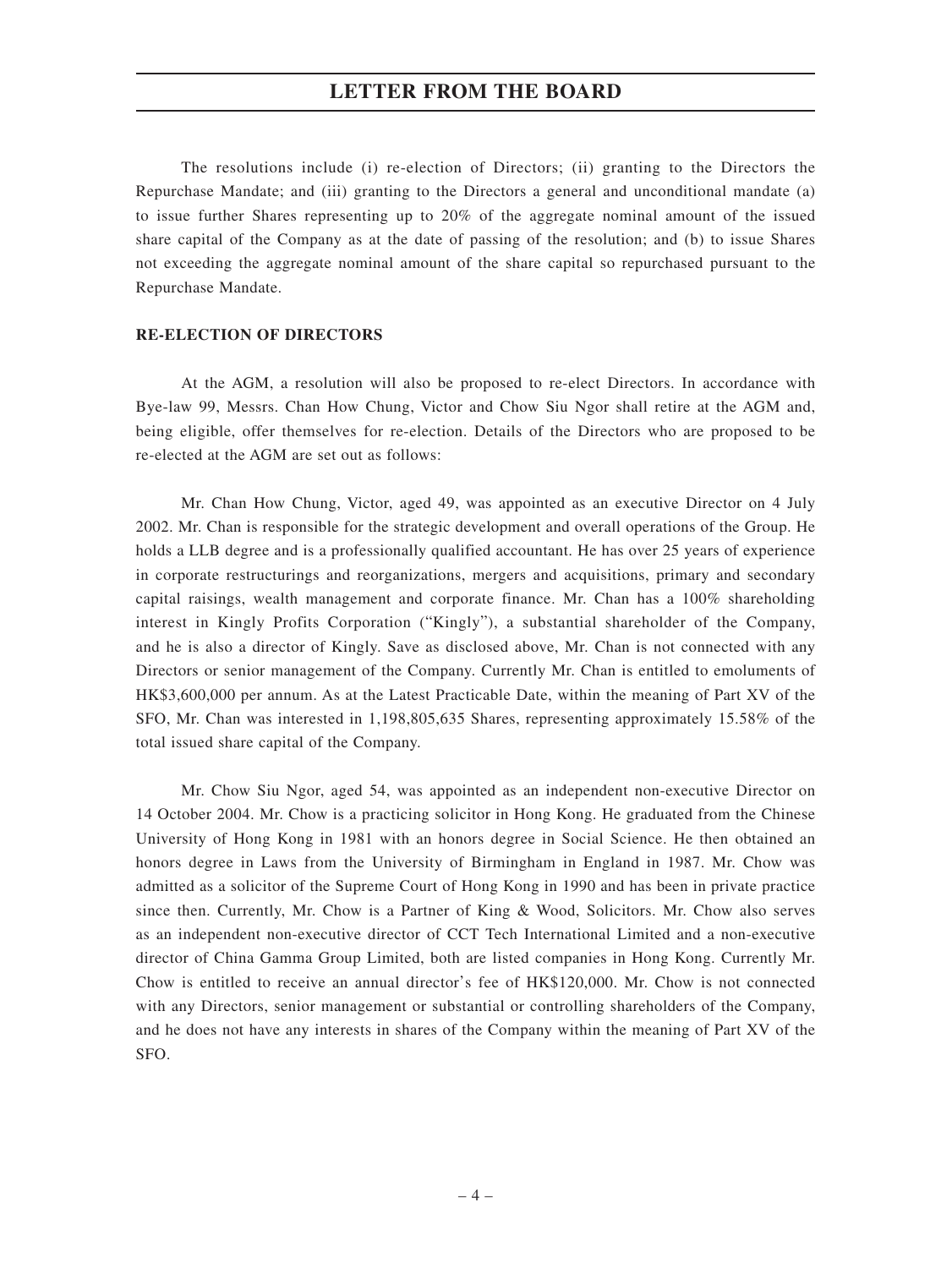#### **LETTER FROM THE BOARD**

There is no service contract entered into between the above two Directors and the Company and they are subject to retirement by rotation and re-election in accordance with the Bye-laws. Their directors' remunerations shall be reviewed by the Remuneration Committee of the Company and determined by the Board annually on the basis of the responsibility of the Director and the prevailing market condition and subject to the approval of the Shareholders.

Save as disclosed above, there is no other matters that need to be brought to the attention of the Shareholders and there is no other information required to be disclosed pursuant to Rule 13.51(2) of the Listing Rules.

#### **THE REPURCHASE MANDATE AND GENERAL MANDATE TO ISSUE SHARES**

At the AGM, an ordinary resolution will be proposed to grant to the Directors the Repurchase Mandate subject to the criteria set out in Appendix I to this circular.

The Repurchase Mandate and general mandate to issue shares will expire upon the earliest of:

- (i) the conclusion of the next annual general meeting of the Company;
- (ii) the expiration of the period within which the next annual general meeting of the Company is required by the Bye-laws or any applicable law to be held; or
- (iii) the revocation or variation of such authority by an ordinary resolution of the Shareholders in general meeting.

In accordance with the Listing Rules, the Company is required to send to the Shareholders an explanatory statement, which is set out in Appendix I of this circular.

Ordinary resolutions will also be proposed at the AGM in respect of (1) the grant of the general mandate to issue, allot and deal with new Shares not exceeding 20% of the issued share capital of the Company at the date of passing the resolutions (the "Issue Mandate") and (2) the extension of the Issue Mandate so granted to the Directors by adding to it any Shares repurchased by the Company up to 10% of the issued share capital of the Company at the date of passing the resolution regarding the Repurchase Mandate.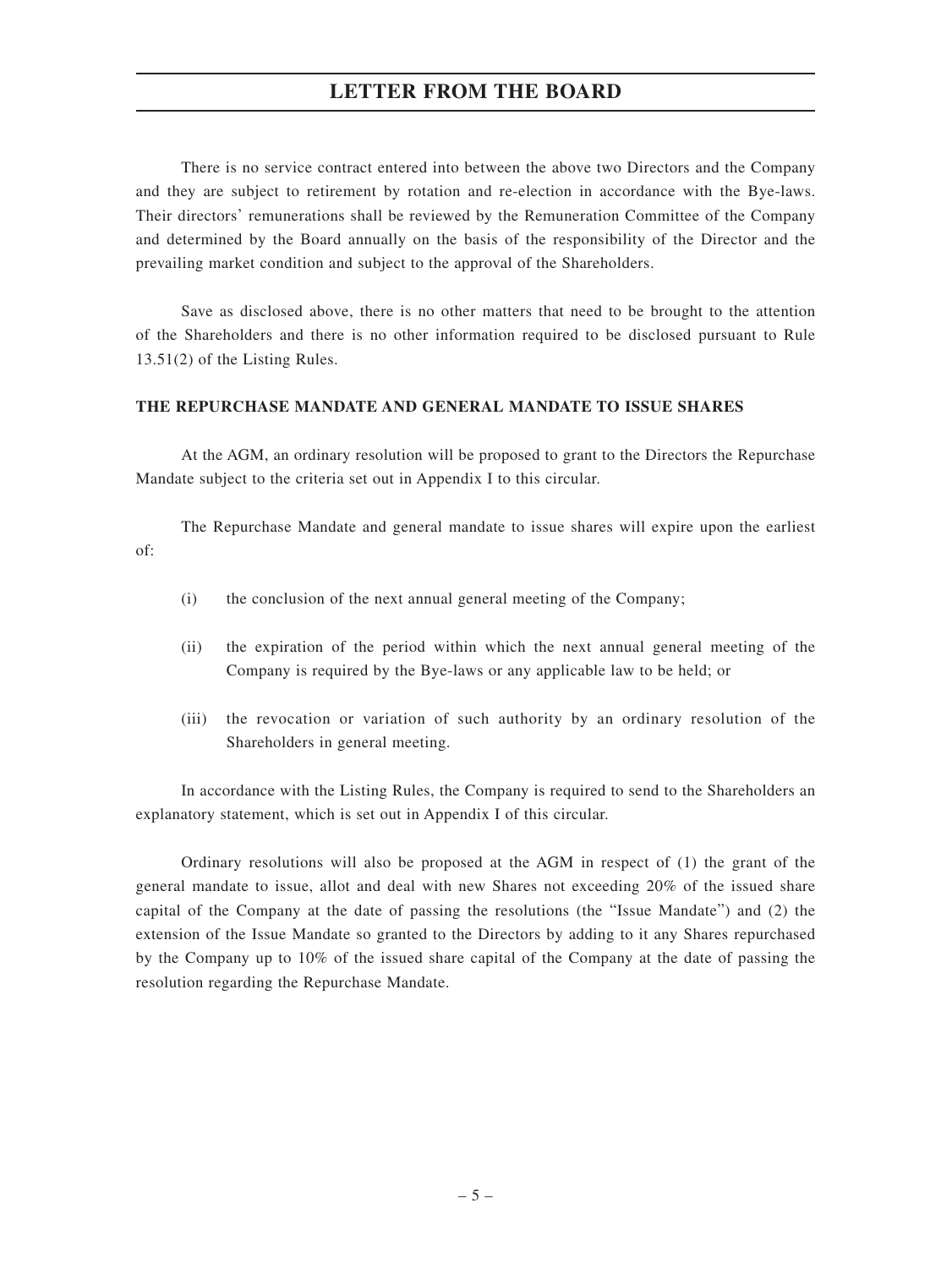As at the Latest Practicable Date, the issued share capital of the Company comprised 7,693,675,000 Shares. Assuming the resolution in relation to the grant of the Issue Mandate is passed at the AGM and no further Shares are issued or repurchased before the AGM, the maximum number of Shares may be issued, allotted and dealt with under the Issue Mandate will be 1,538,735,000 Shares, representing 20% of the issued share capital of the Company as at the Latest Practicable Date.

#### **ANNUAL GENERAL MEETING**

Notice of the AGM is set out in Appendix II to this circular. A form of proxy for use at the AGM is enclosed herewith. Whether or not you are able to attend the AGM in person, you are requested to complete the form of proxy in accordance with the instructions printed thereon and return it to the branch share registrar of the Company in Hong Kong, Tricor Standard Limited at 26/F, Tesbury Centre, 28 Queen's Road East, Wanchai, Hong Kong as soon as practicable and in any event not later than 48 hours before the time appointed for holding of the AGM or any adjournment thereof. Completion and return of the proxy form will not preclude you from attending and voting in person at the AGM or any adjourned meeting should you so wish.

Pursuant to Rule 13.39(4) of the Listing Rules, any vote of shareholders at a general meeting must be taken by poll. Further announcement on the results of the poll vote will be made by the Company after the AGM.

#### **RECOMMENDATION**

The Directors are of the opinion that the re-election of the retiring Directors, the Repurchase Mandate and the general mandates to issue Shares are in the best interests of the Company and the Shareholders and, accordingly, recommend you to vote in favour of the relevant resolutions at the AGM.

> Yours faithfully, By order of the Board **Chan How Chung, Victor** Executive Director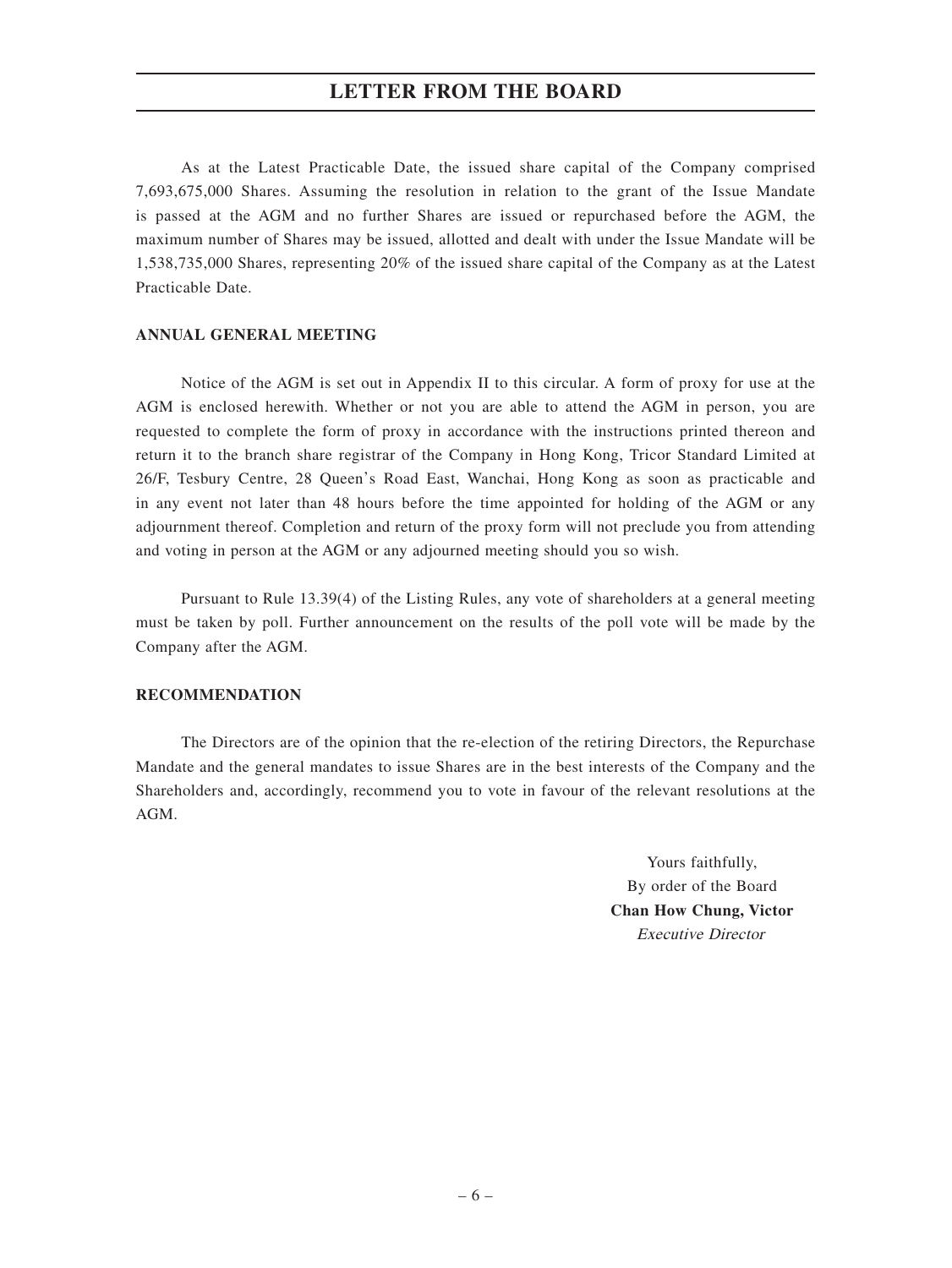This is an explanatory statement given to Shareholders relating to the resolution to be proposed at the AGM for approving the Repurchase Mandate. This explanatory statement contains all the information required pursuant to Rule  $10.06(1)(b)$  and other relevant provisions of the Listing Rules, which is set out as follows:

#### **1. SHARE CAPITAL**

As at the Latest Practicable Date, the issued share capital of the Company comprised 7,693,675,000 Shares.

Exercise in full of the Repurchase Mandate, on the basis that no further Shares are issued or repurchased prior to the date of the AGM, could accordingly result in up to 769,367,500 Shares, representing 10% of the issued share capital of the Company as at the Latest Practicable Date, being repurchased by the Company.

#### **2. REASONS FOR REPURCHASES**

The Directors believe that it is in the best interests of the Company and its Shareholders to seek a general authority from Shareholders to enable the Directors to purchase Shares of the Company in the market. Such purchases may, depending on market conditions and funding arrangements at the time, lead to an enhancement of the net value of the Company and/or its earnings per Share and will only be made when the Directors believe that such a purchase will benefit the Company and its Shareholders.

#### **3. FUNDING OF REPURCHASES**

Pursuant to the Repurchase Mandate, repurchases would be funded entirely from the Company's available cashflow or working capital facilities which will be funds legally available in accordance with the provisions of the bye-laws of the Company and the Bermuda law for the purpose. It is envisaged that the funds required for any repurchase would be derived from those funds of the Company, legally permitted to be utilised in this connection, including capital paid up on the Shares to be repurchased, profits otherwise available for distribution and sums standing to either the share premium account or contributed surplus account of the Company.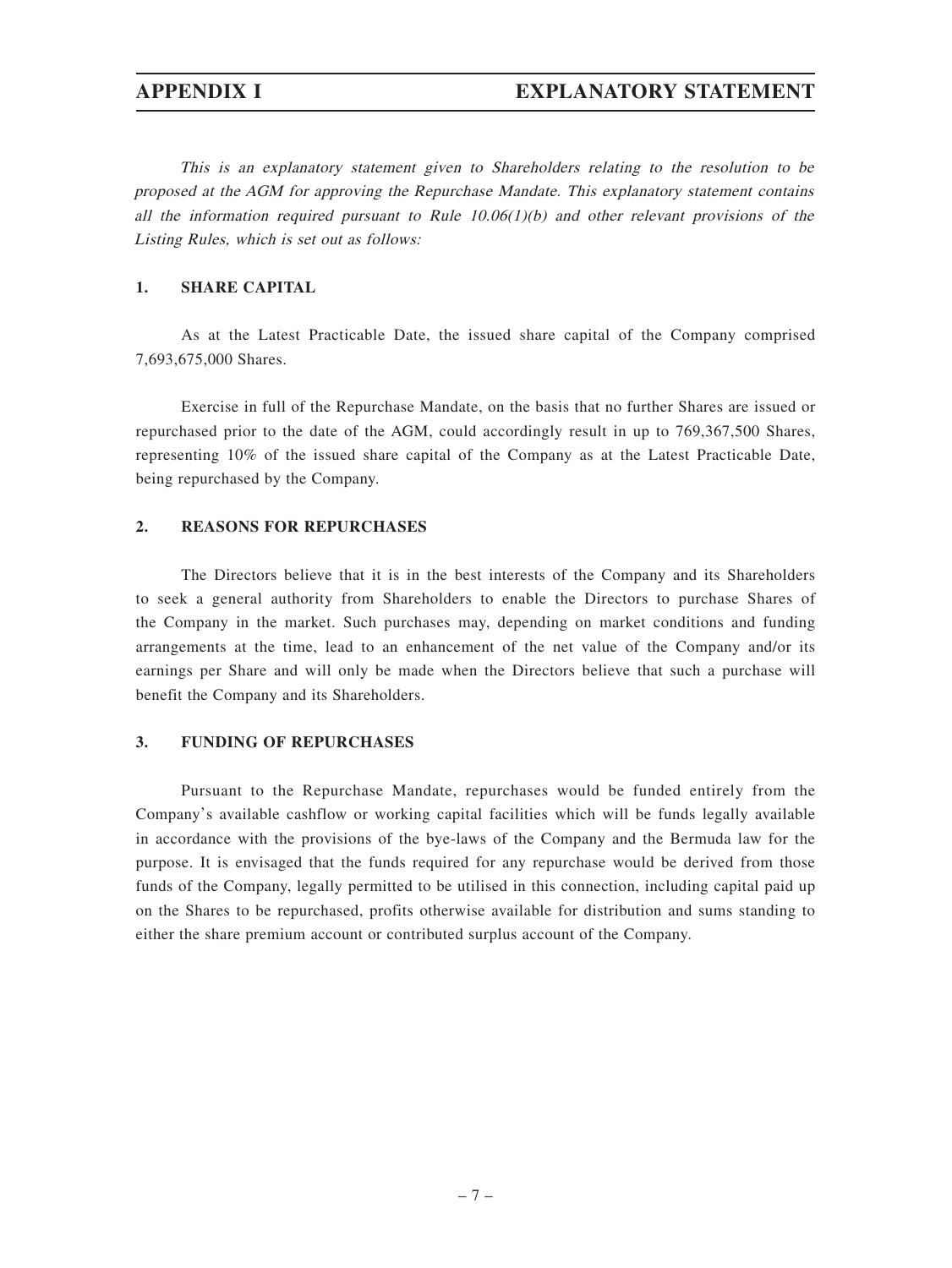On the basis of the consolidated financial position of the Company as at 31 December 2009 (being the date to which the latest published audited financial statements of the Company have been made up), the Directors consider that the exercise in full of the Repurchase Mandate would not have a material adverse impact on the working capital or gearing level of the Company. No repurchase would be made in circumstances that would have a material adverse impact on the working capital or gearing level of the Company (as compared with the position disclosed in the latest published audited financial statements) unless the Directors consider that such purchases were in the best interests of the Company notwithstanding such material adverse impact.

#### **4. SHARE PRICES**

The highest and lowest market prices at which the Shares have traded on the Stock Exchange in each of the previous twelve months preceding the Latest Practicable Date were as follows:

| Month                                     | <b>Highest</b> | Lowest |
|-------------------------------------------|----------------|--------|
|                                           | HK\$           | HK\$   |
|                                           |                |        |
| 2009                                      |                |        |
| April                                     | 0.455          | 0.280  |
| May                                       | 0.630          | 0.405  |
| June                                      | 0.630          | 0.550  |
| July                                      | 0.710          | 0.570  |
| August                                    | 0.730          | 0.630  |
| September                                 | 0.730          | 0.610  |
| October                                   | 0.760          | 0.670  |
| November                                  | 0.730          | 0.660  |
| December                                  | 0.910          | 0.720  |
|                                           |                |        |
| 2010                                      |                |        |
| January                                   | 0.990          | 0.820  |
| February                                  | 1.110          | 0.960  |
| March                                     | 1.110          | 1.010  |
| April (up to the Latest Practicable Date) | 1.230          | 1.040  |

#### **5. REPURCHASES OF SHARES MADE BY THE COMPANY**

No repurchases of Shares have been made by the Company during the last six months.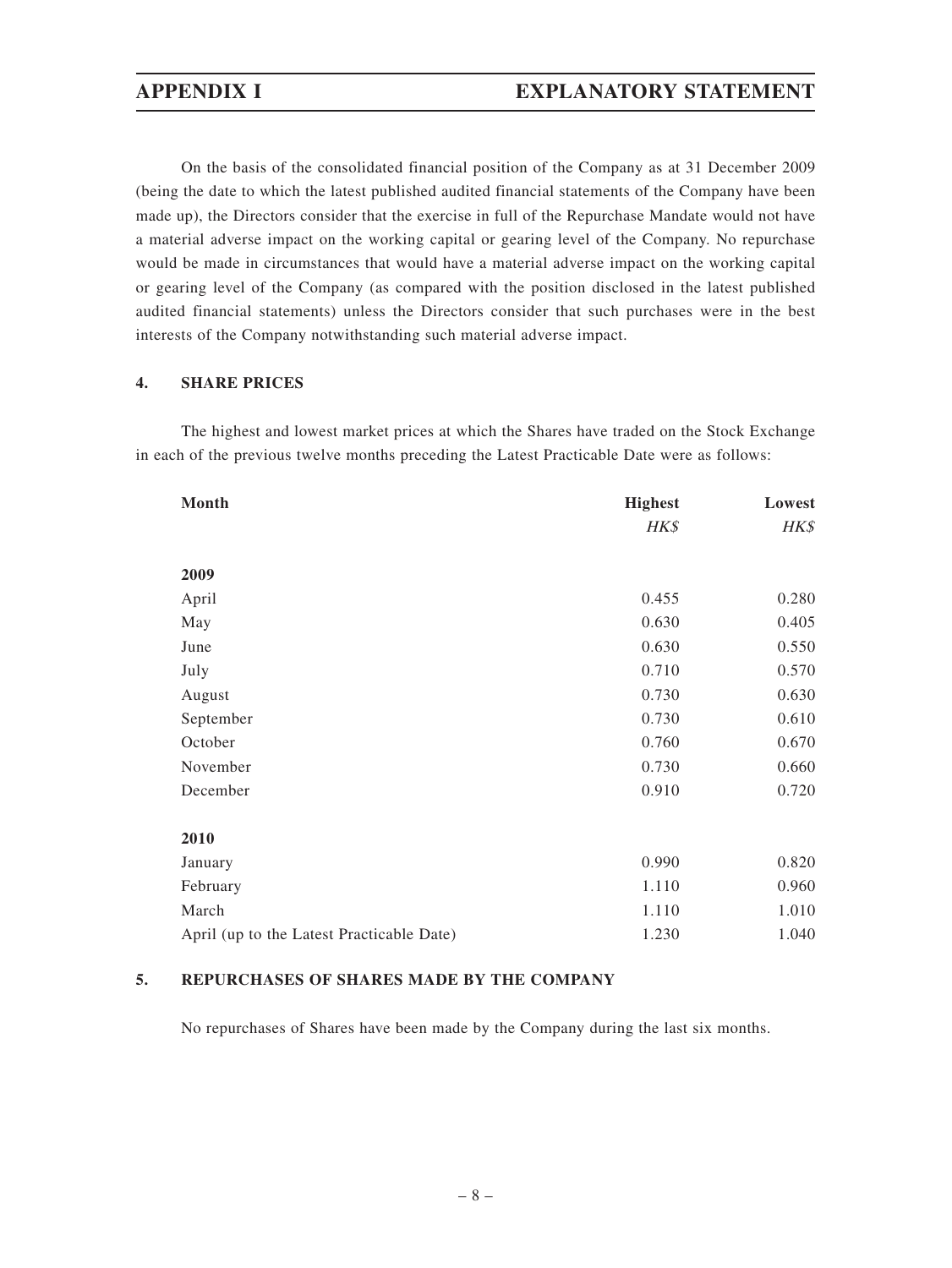#### **6. GENERAL INFORMATION**

None of the Directors nor, to the best of their knowledge, having made all reasonable enquiries, any of their associates, have any present intention, if the Repurchase Mandate is approved and exercised, to sell any Shares to the Company or its subsidiaries.

The Directors have undertaken to the Stock Exchange, so far as the same may be applicable, to exercise the power of the Company to repurchase Shares in accordance with the Listing Rules and the applicable laws of Bermuda.

If as a result of a share repurchase a Shareholder's proportionate interest in the voting rights of the Company increases, such increase will be treated as an acquisition for the purpose of Takeovers Code. Accordingly, a Shareholder or a group of Shareholders acting in concert (within the meaning of the Takeovers Code) depending on the level of increase of the Shareholder's interest, could obtain or consolidate control of the Company and become obliged to make a mandatory offer in accordance with rule 26 of the Takeovers Code as a result of such increase. Assuming that the Repurchase Mandate is exercised in full, the shareholding structure of the Company (i) as at the Latest Practicable Date and (ii) immediately upon such repurchase are as follows:

|                             | Upon exercise of        |                        |  |
|-----------------------------|-------------------------|------------------------|--|
|                             | As at the Latest        | the Repurchase         |  |
|                             | <b>Practicable Date</b> | <b>Mandate in full</b> |  |
|                             | %                       | %                      |  |
| Kingly Profits Corporation  | 15.58                   | 17.31                  |  |
| Bank of America Corporation | 8.92                    | 9.91                   |  |

The Directors are not aware of any Shareholders or group of Shareholders acting in concert who will become obliged to make a mandatory offer in accordance with rule 26 of the Takeovers Code as a result of repurchase of Shares. The Directors also consider that such increase would not reduce the issued share capital in public hands to less than 25% as required under Rule 8.08 of the Listing Rules (or the relevant prescribed minimum percentage required by the Stock Exchange).

No other connected persons (as defined in the Listing Rules) have notified the Company that they have a present intention to sell Shares to the Company, or have undertaken not to do so, if the Repurchase Mandate is approved by the Shareholders.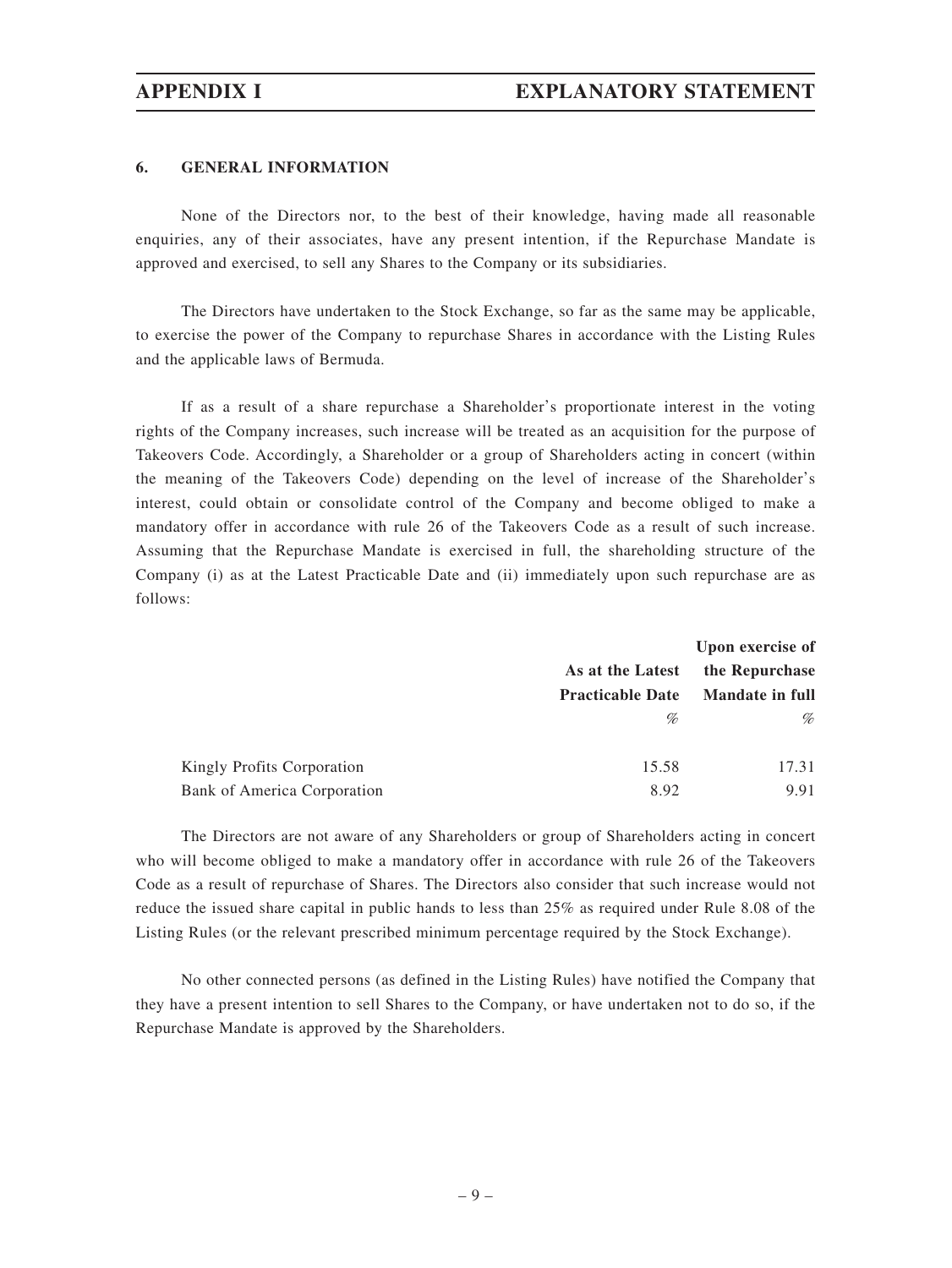# **REXLot Holdings Limited**

御泰中彩控股有限公司

(Incorporated in Bermuda with limited liability) **(Stock code: 555)**

**NOTICE IS HEREBY GIVEN** that the annual general meeting (the "Meeting") of REXLot Holdings Limited (the "Company") will be held at 34/F, COSCO Tower, Grand Millennium Plaza, 183 Queen's Road Central, Hong Kong on Tuesday, 29 June 2010 at 4:30 p.m. for the following purposes:

#### **AS ORDINARY BUSINESS**

- 1. To receive and consider the audited financial statements together with the reports of the directors and auditors for the year ended 31 December 2009.
- 2. To declare final dividend for the year ended 31 December 2009.
- 3. To re-elect directors.
- 4. To authorize the board of directors to fix the directors' remuneration.
- 5. To re-appoint auditors and to authorize the board of directors to fix their remuneration.

#### **AS SPECIAL BUSINESS**

6. To consider and, if thought fit, pass with or without amendments, the following resolution as an ordinary resolution:

#### "**THAT**:

(a) subject to sub-paragraph (b) below, the exercise by the directors of the Company during the Relevant Period (as hereinafter defined) of all the powers of the Company to repurchase shares of HK\$0.01 each in the share capital of the Company on The Stock Exchange of Hong Kong Limited (the "Stock Exchange") or any other stock exchange on which the securities of the Company may be listed and which is recognized by the Securities and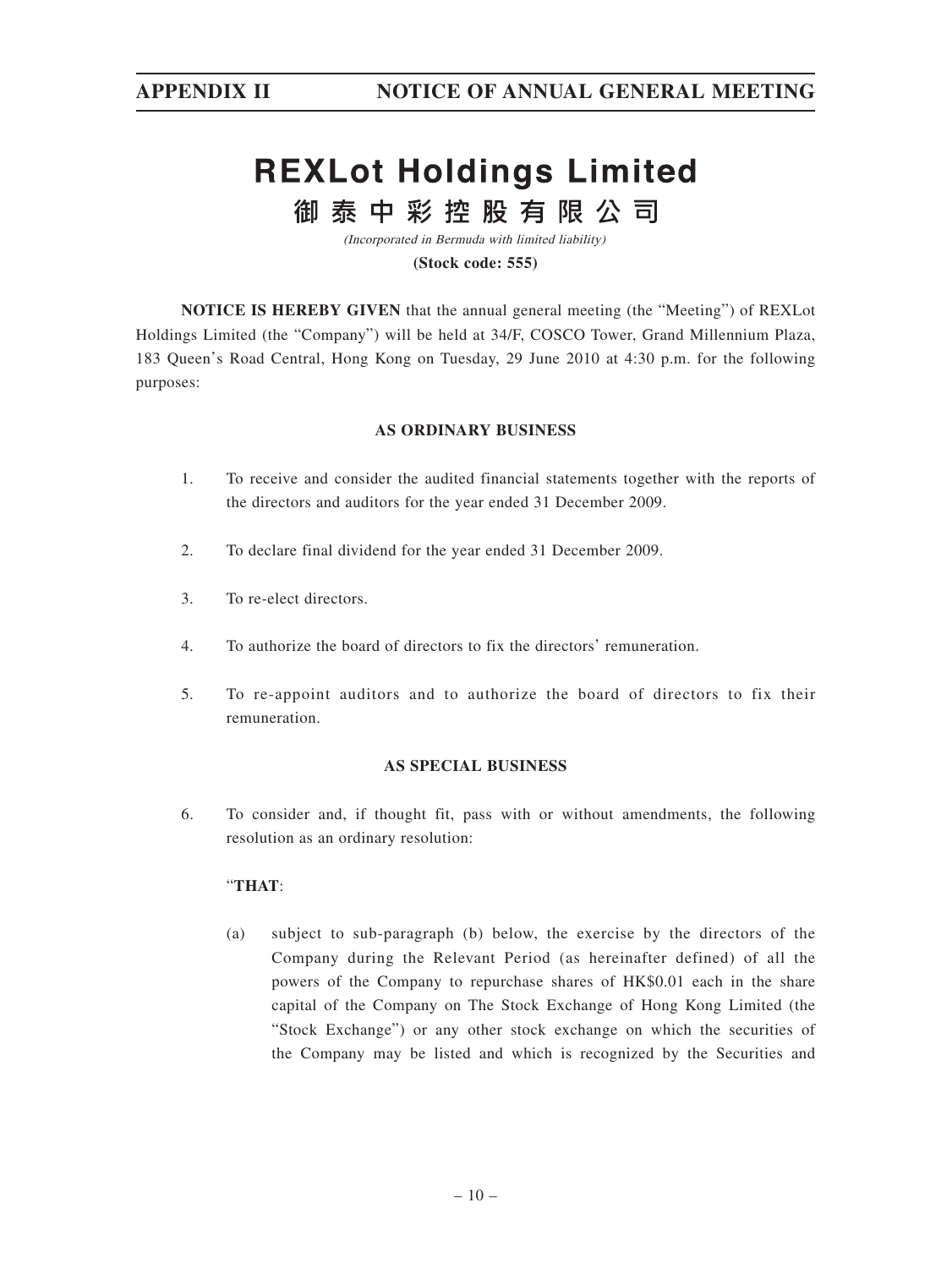Futures Commission and the Stock Exchange for this purpose, subject to and in accordance with all applicable laws and the requirements of the Rules Governing the Listing of Securities on the Stock Exchange or of any other stock exchange as amended from time to time, be and is hereby generally and unconditionally approved;

- (b) the aggregate nominal amount of shares to be repurchased by the Company pursuant to the approval in sub-paragraph (a) above shall not exceed 10 per cent of the aggregate nominal amount of the share capital of the Company in issue as at the date of passing of this resolution, and the said approval shall be limited accordingly; and
- (c) for the purpose of this resolution,

"Relevant Period" means the period from the passing of this resolution until whichever is the earliest of:

- (i) the conclusion of the next annual general meeting of the Company;
- (ii) the expiration of the period within which the next annual general meeting of the Company is required by any applicable laws or the Company's bye-laws to be held; or
- (iii) the revocation or variation of the authority given under this resolution by an ordinary resolution of the shareholders in a general meeting of the Company."
- 7. To consider and, if thought fit, pass with or without amendments, the following resolution as an ordinary resolution:

#### "**THAT**:

(a) subject to sub-paragraph (c) below, the exercise by the directors of the Company during the Relevant Period (as hereinafter defined) of all the powers of the Company to allot, issue or otherwise deal with additional shares in the share capital of the Company and to make or grant offers, agreements and options which might require the exercise of such powers, be and is hereby generally and unconditionally approved;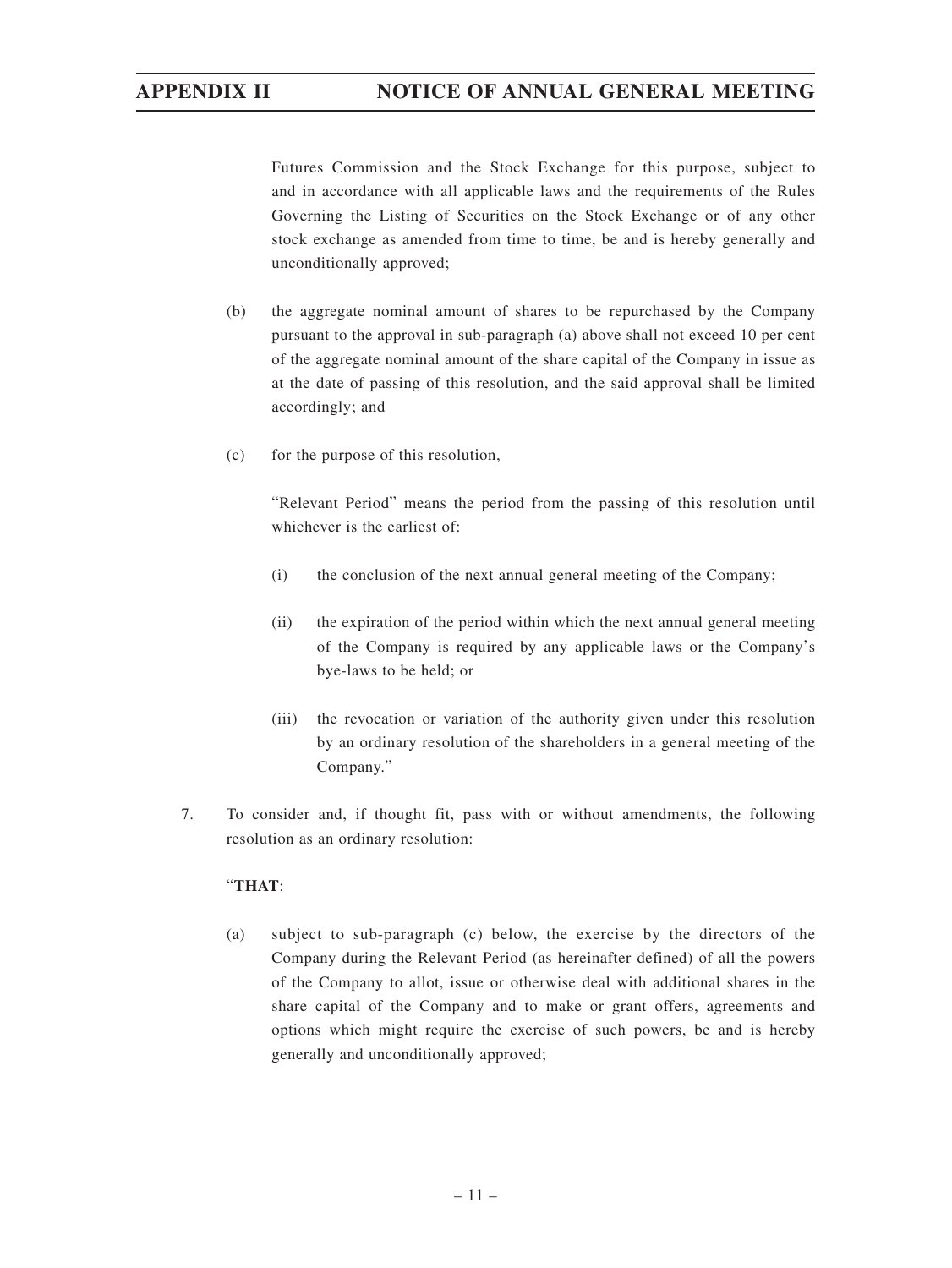- (b) the approval in sub-paragraph (a) above shall authorize the directors of the Company during the Relevant Period to make or grant offers, agreements and options which might require the exercise of such powers after the end of the Relevant Period;
- (c) the aggregate nominal amount of share capital allotted or agreed conditionally or unconditionally to be allotted (whether pursuant to an option or otherwise) by the directors of the Company pursuant to the approval in sub-paragraph (a) of this resolution, otherwise than by way of (i) a Rights Issue (as defined in sub-paragraph (e) of this resolution); or (ii) the exercise of rights of subscription or conversion attaching to any warrants issued by the Company or any securities which are convertible into shares of the Company; or (iii) the exercise of any option granted under any share option scheme or similar arrangement for the time being adopted for the grant or issue to officers and/ or employees of the Company and/or any of its subsidiaries of options to subscribe for or rights to acquire shares of the Company; or (iv) any scrip dividend or similar arrangement providing for the allotment of shares in lieu of the whole or part of a dividend on shares of the Company in accordance with the Company's bye-laws shall not exceed the aggregate of (aa) 20 per cent of the aggregate nominal amount of the share capital of the Company in issue as at the date of passing of this resolution plus (bb) (if the directors of the Company are so authorized by a separate ordinary resolution of the shareholders of the Company) the nominal amount of any share capital of the Company repurchased by the Company subsequent to the passing of this resolution, and the said approval shall be limited accordingly;
- (d) for the purpose of this resolution, "Relevant Period" shall have the same meaning as in resolution no. 6(c) above; and
- (e) "Rights Issue" means an offer of shares or other securities of the Company open for a period fixed by the directors of the Company to holders of shares of the Company or any class thereof whose names appear on the register of members of the Company on a fixed record date in proportion to their then holdings of such shares or class hereof (subject to such exclusions or other arrangements as the directors of the Company may deem necessary or expedient in relation to fractional entitlements or having regard to any restrictions or obligations under the laws of, or the requirements of any recognized regulatory body or any stock exchange in, or any territory outside, Hong Kong)."